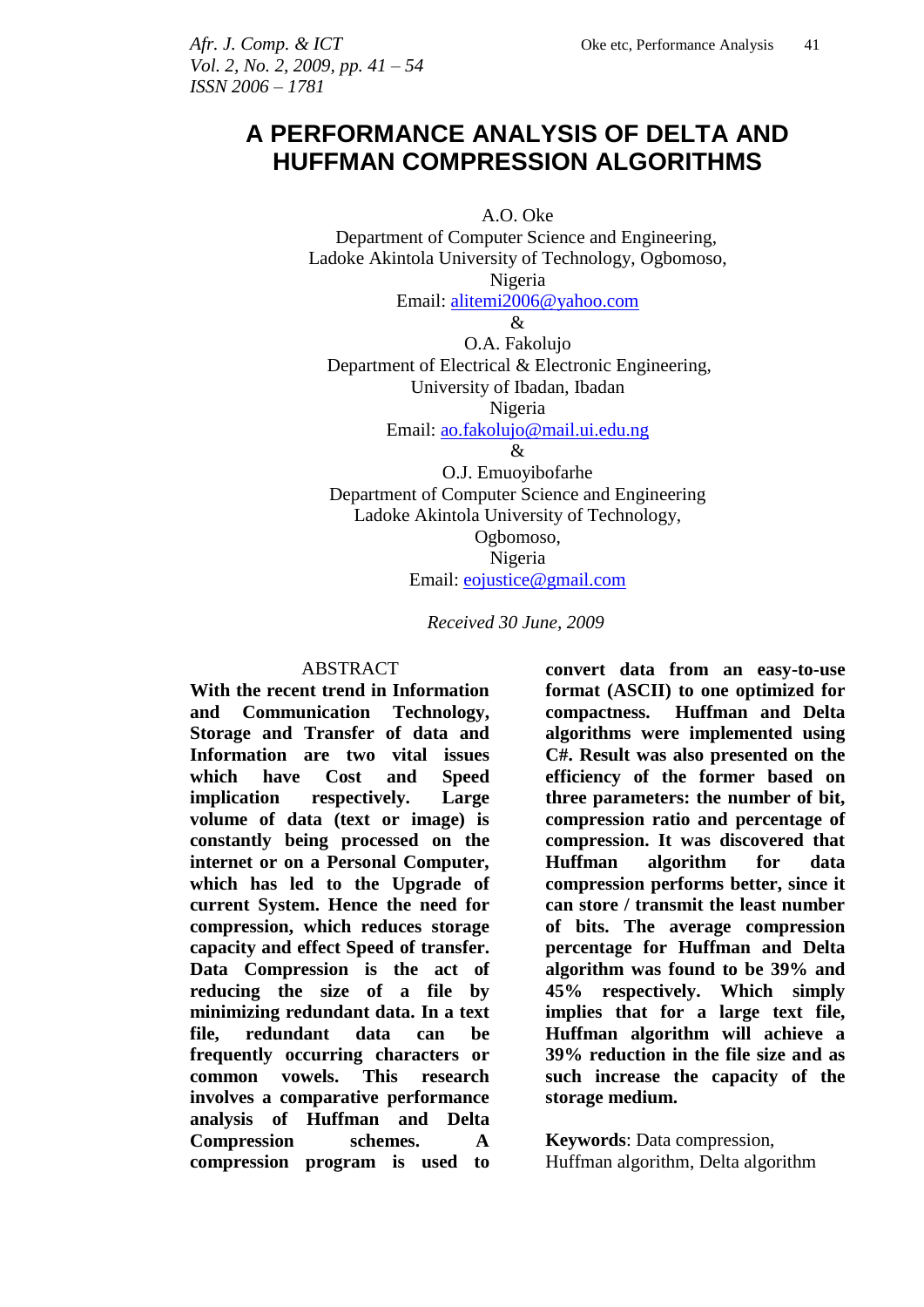# **I. INTRODUCTION**

Data compression is the act of forcing data together to occupy less space or pressing data together. Data compression reduces the size of a file by minimizing repetitive data. In a text file, repetitive data can be frequently occurring characters, such as the space character, or common vowels, such as the letters e and a, it can also be frequently occurring character strings. Data compressing creates a compressed version of a file by minimizing this repetitive data and as such produces faster transmission [12].

Most human communication is inherently redundant, this does not imply waste; rather human beings use that redundancy as a continual crosscheck on what information is really being sent and meant. For example, in face-to-face conversation much more information is being exchanged than just the words. Facial expressions, tones of voice, limb positions and movement, and other less obvious cues all contribute to the information stream flowing between two people having a conversation. Even though much of the information is duplicated but compression tends to remove duplication which is referred to as the redundancy. In other words, data compression could be said to deal with how to take a large collection of binary bits, the life blood of digital technologies, and replace this collection with a small compressed version of the original bits [11]. In data communications, compression is a technique applied either in advance to information to be transmitted or dynamically to an information stream being transmitted. The underlying technology is essentially the same in both cases: removal of repetitive information or expression of the

information in a more compact form is used to reduce the total number of bytes that must pass over a communication medium in order to reduce the time the medium is occupied by a given transmission to a minimum [13].

A simple characterization of data compression is that it involves transforming a string of characters in some representation (such as ASCII) into a new string (of bits, for instance) which contains the same information but whose length is as small as possible. Data compression has important application in the areas of data transmission and data storage. Many data processing applications require storage of large volumes of data, and the proliferation of computer communication networks is resulting in massive transfer of data over communication links. Compressing data to be stored or transmitted reduces the costs involved. When the amount of data to be transmitted is reduced, the effect is that of increasing the capacity of the communication channel. Similarly, compressing a file to half of its original size is equivalent to doubling the capacity of the storage medium. It may then become feasible to store the data at a higher, thus faster, level of the storage hierarchy and reduce the load on the input / output channels of the computer system.

This research involves a comparative performance analysis of Huffman and Delta compression schemes. Huffman and Delta algorithms were implemented using C#. The three parameters used for evaluating the efficiency of the former over the later are: the number of bits stored / transmitted, compression ratio and percentage of compression.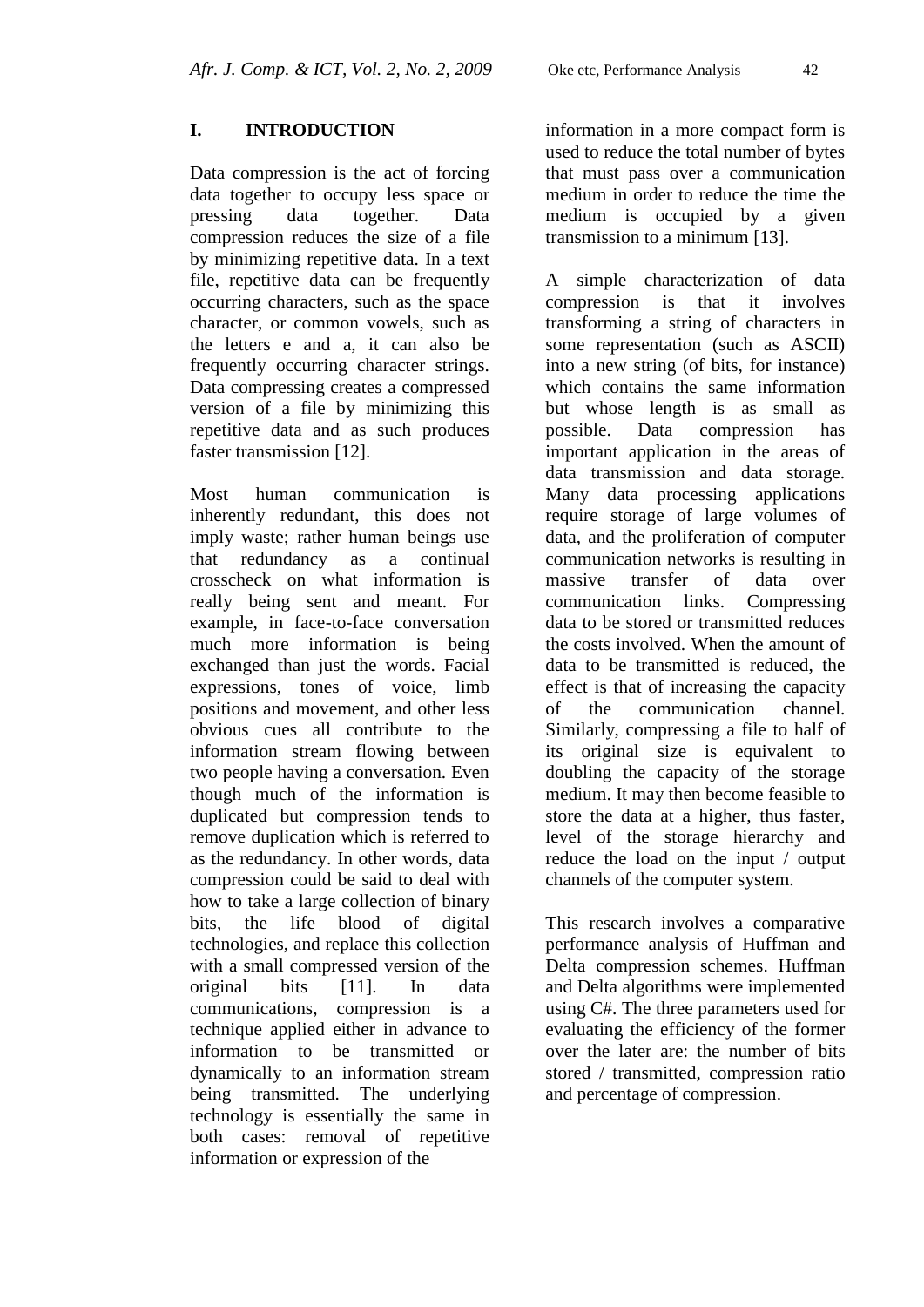# **II. CODING**

A code is a mapping of source messages (words from the source alphabet) into code words (words of the code alphabet). The source messages are the basic units into which the string to be represented is partitioned. These basic units may be single symbols from the source alphabet, or they may be strings of symbols. Coding is a very general term encompassing any special representation of data, which satisfy a given need. In communications systems, coding can be said to be the altering of the characteristics of a signal to make the signal more suitable for an intended application, such as optimizing the signal for transmission, improving transmission quality and fidelity, modifying the signal spectrum, increasing the information content and providing error detection and/or correction.

Data and programs are almost invariably entered in alphanumeric form, and the internal operation of computers makes extensive use of alphanumeric codes. Alphabetic characters must be coded in binary form in order to store in computer memories (binary form because computer memories process it data in binary). These characters are letters such as A, a, B, b and so on. A wide spread code for alphabetic characters is the American Standard code for information interchange (ASCII). ASCII [1] contains all the uppercase and lowercase English letters, the ten numeric digits and symbols. Another popular code for representing characters is the Extended Binary Coded Decimal Interchange Code (EBCDIC). ASCII has become an international standard published by the American National Standards Institute. It is an 8-bit code. 7

bits define one of 128 characters and the 8th bit is an optional parity bit.

# **III. HUFFMAN AND DELTA CODING**

Early compression work mainly focused on disk space savings and I/O performance [3,5,7]. However. later works acknowledges that compression can also lead to better CPU performance, as long as decompression costs are low [10]. Dictionary based domain compression, a lightweight compression method where data values are mapped to fixed length codes, is used in the implementation of many applications and has been a subject of extensive research [2]. Entropy coding techniques, including Huffman encoding [6], are considered heavyweight techniques. Both Huffman and arithmetic encoding have been studied and modified [ 3, 9, 10, 17].

The Huffman algorithm and its variant, the Canonical Huffman coding scheme, has been reported in [9] to be effective and efficient in data compression. The canonical Huffman coding is a reordering of the nodes of a Huffman tree so that shorter codes have longer length value than longer codes with small length. In [14], C-Store was used to delta code data for column-wise storage and compression. Huffman coding assigns each column value a variable length code chosen so that more frequent values within the column are assigned shorter codes. The basic idea here is assigning short code words to those input blocks with high probabilities and long code words to those with low probabilities. Huffman code can be categorized under the lossless fixed to variable code. The algorithm for constructing a Huffman code to represent items with given relative frequencies of occurrence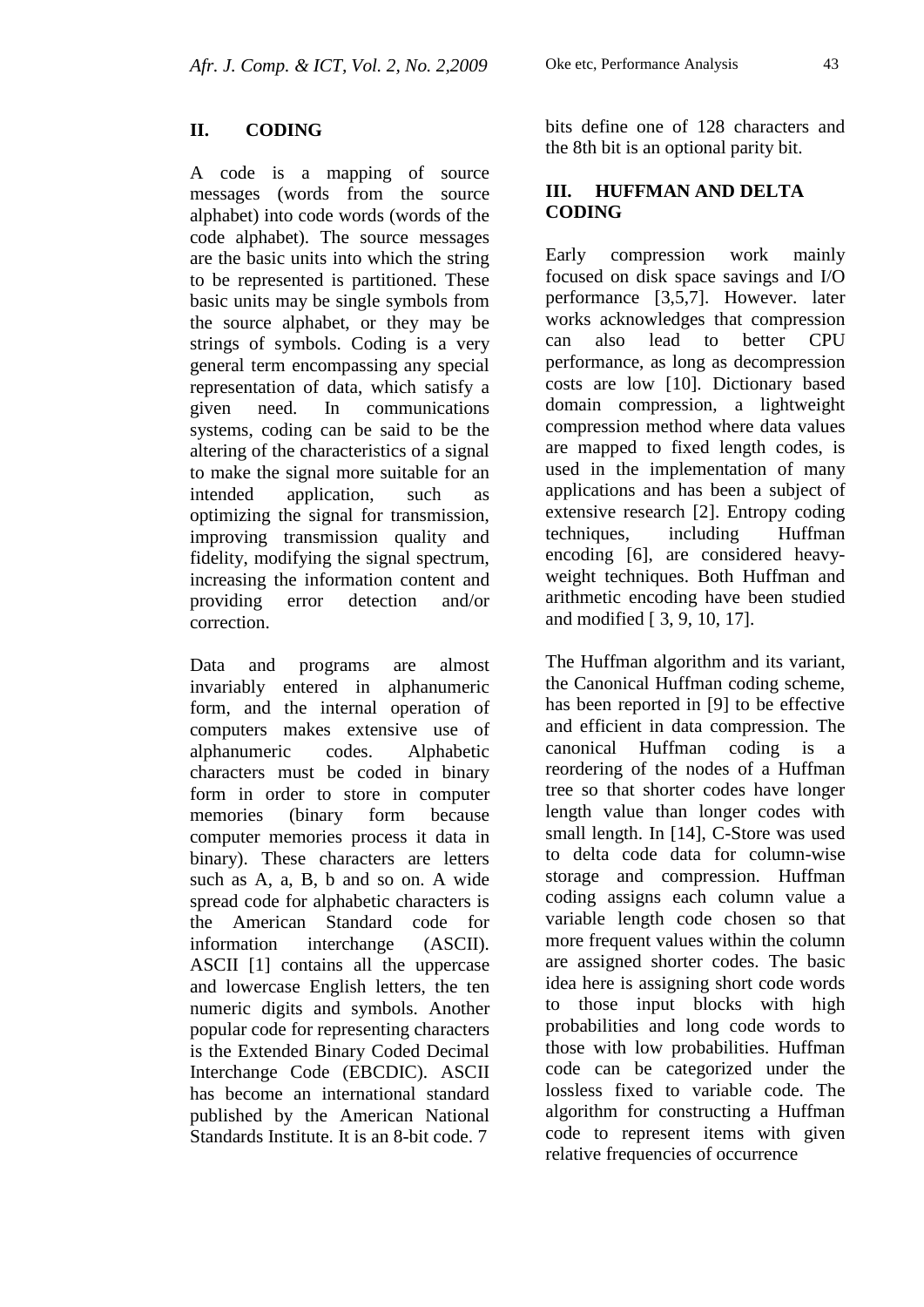proceeds in two phases [8]. First one constructs a Huffman tree based on the relative probabilities. Second, using the Huffman tree, one constructs the code words that go with the given relative frequencies. A simple example will illustrate the idea involved as shown in Fig 3.1 and Table 3.1 in the Appendix (All other figures and tables in this paper can also be found in the Appendix). A code is needed to represent 10 types of information  $(a - i)$ with relative frequencies.

In all there are 100 items to represent. One begins the tree by assigning a vertex of a tree for each item, labeled so that the relative frequencies increase from left to right. We construct a tree by adding a new vertex to the previously existing construction by selecting the two vertices (say v and w) in the current structure with the smallest labels (in a case of a tie, any two is picked) and adding a new vertex to the structure with a label which is the sum of the labels at v and w. The new vertex is placed above and between the two vertices v and w. The tree is now used to construct the code words associated with the ten pieces of information as explained below. The top vertex of the tree (the root) is labeled with a blank string. As we move down the tree, the next vertex one gets to is labeled with a binary string by appending 0 or 1 to the right according to whether one moves to the next vertex by taking a right branch or a left branch. (e.g. "a" vertex has the string"010" associated with it). This process winds up assigning short codeword to characters which occur frequently and long codeword to characters that rarely occur.

Recall the use of the Greek letter delta (δ) in science, engineering, and mathematics to denote the change in a

variable, the delta encoding also refers to several techniques that store data as the difference between successive samples (or characters), rather than directly storing the samples themselves. Fig. 3.2 shows an example of how this is done. The first value in the deltaencoded file is the same as the first value in the original data. The subsequent values in the encoded file are equal to the difference (delta) between the corresponding value in the input file, and the previous value in the input file.

Delta coding is a branch of universal code. With universal codes it is not necessary to know the exact probabilities with which the source messages appear; but it is sufficient to know the probabilities distribution only to the extent that the source messages can be ranked in probability order; by mapping messages in order of decreasing probability to code words in order of increasing length. Delta encoding is one of the universal coding schemes, which map the set of positive integers onto the set of binary code words [4].

To code a number, the following algorithm holds:

- Step 1: Write it in binary.
- Step 2: Count the bits, remove the leading one, and write that number in binary preceding the previous bit string.
- Step 3: Subtract 1 from the number of bits written in step 2 and prepend (affix) the zeros. The code begins: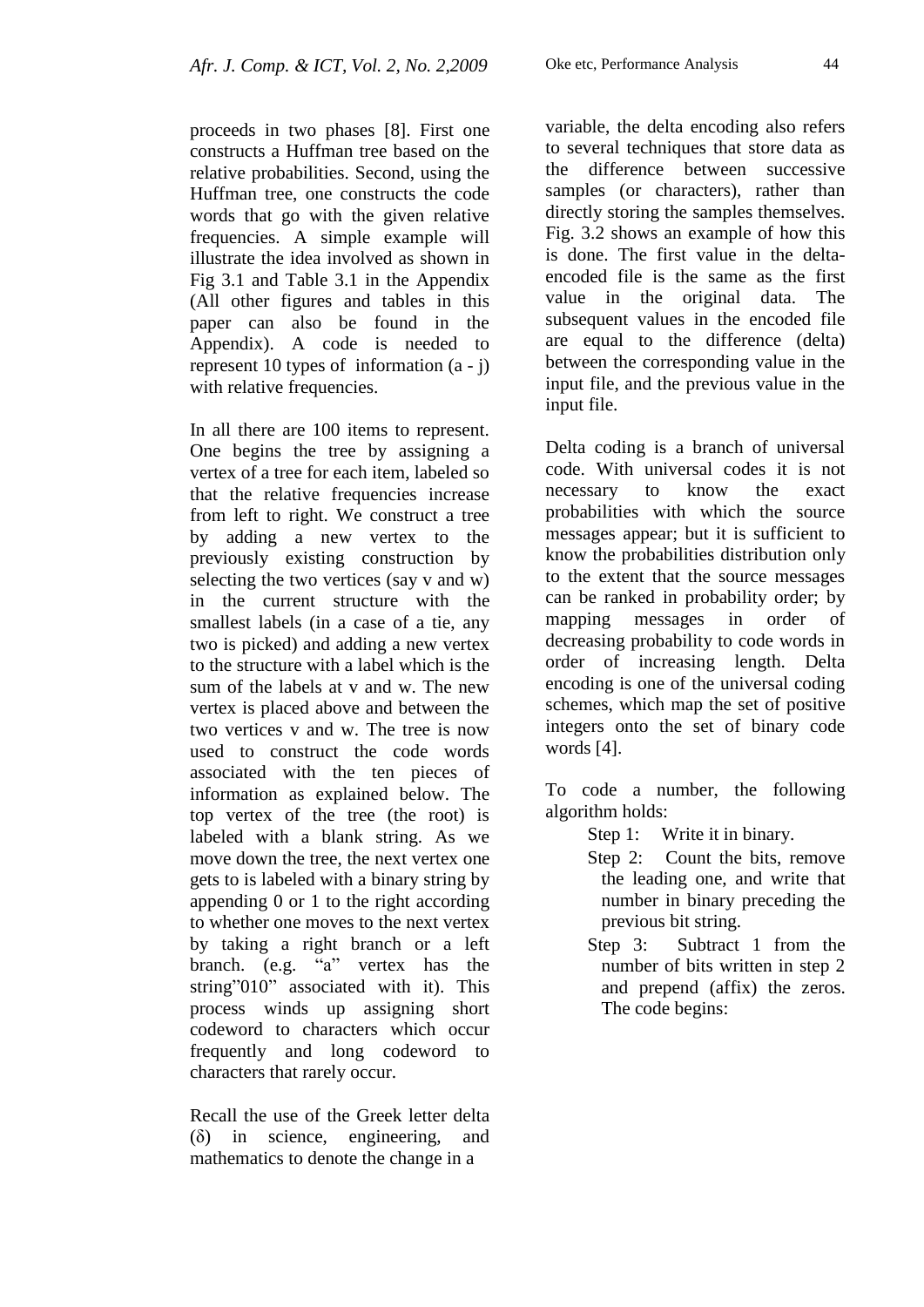| Integer | Binary code |
|---------|-------------|
|         |             |
| 2       | 0100        |
| 3       | 0101        |
| 4       | 01100       |
| 5       | 01101       |
| 6       | 01110       |
| 7       | 01111       |
|         | 00100000    |

Explanation of Table 3.3: Source message is the alphanumeric characters, Frequency is the number of occurrence of the character in the message, and rank is the order of most frequent character: the most frequent character is ranked one (1), followed by the next most frequent and etc. Codeword is the code generated for Delta algorithm.

### **IV. RESULTS**

The message "**go go gophers"** was implemented using Huffman and Delta algorithm. The code generated from the two algorithms along with the ASCII equivalent is as shown in Table 4.1a and analyzed in Table 4.1b.

# **IV.1. THE LENGTH OF BIT IN STORAGE MEDIUM**

#### **Standard Code (ASCII)**

Number of characters:13 Number of bit per character: 8 Word length: 13 \* 8 Total bits (in storage):104 bits

### **Huffman Code**

Since it represents character with variable length: Total bits  $=$  the sum of the number of bit represented by each character. Total bits (in storage):37 bits

### **Delta Code**

Oke etc, Performance Analysis 45

It also represents its character with variable length:

# Hence Total bits (in storage):43 bits

## **IV.2. COMPRESSION CHART**

This chart provides a graphical representation of the result analyzed based on the compression algorithms. The samples tested are as follows:

 $S1 = go go gophers$ 

 $S2 =$  this is a boy

 $S3 = go go go$  gophers gum gum gophers  $S4 = go go go pphers gum gum gophers$ 

go go gum

S5 = peter piper picked a peck of pickle pepper

 $S6 = go go go$  gophers gum gum gophers go go gum gum gum gophers

 $S7$  = peter piper picked a peck of pickle pepper a peck of pickle pepper peter piper picked, if peter piper picked a peck of pickle pepper where is the peck of pickle pepper peter piper picked

The first parameter of evaluation is the number of bits stored/transmitted using uncompressed ASCII, compressed HUFFMAN and DELTA bits against character text, as shown on Table 4.2. The same information is represented in Fig. 4.1. The second parameter is the compression ratio of both algorithms. Fig. 4.2 shows that Huffman has a higher Compression ratio. The third parameter of evaluation is percentage of compression. From Fig. 4.3, Huffman algorithm has the least percentage of compression.

# **IV.3. COMMUNICATION TRANSMISSION STREAM**

The sample "go go gophers" was transmitted over a communication line, using a serial data transfer, Figs. 4.4, 4.5 and 4.6 show the bit stream of the message sent for the normal ASCII format, the generated Huffman and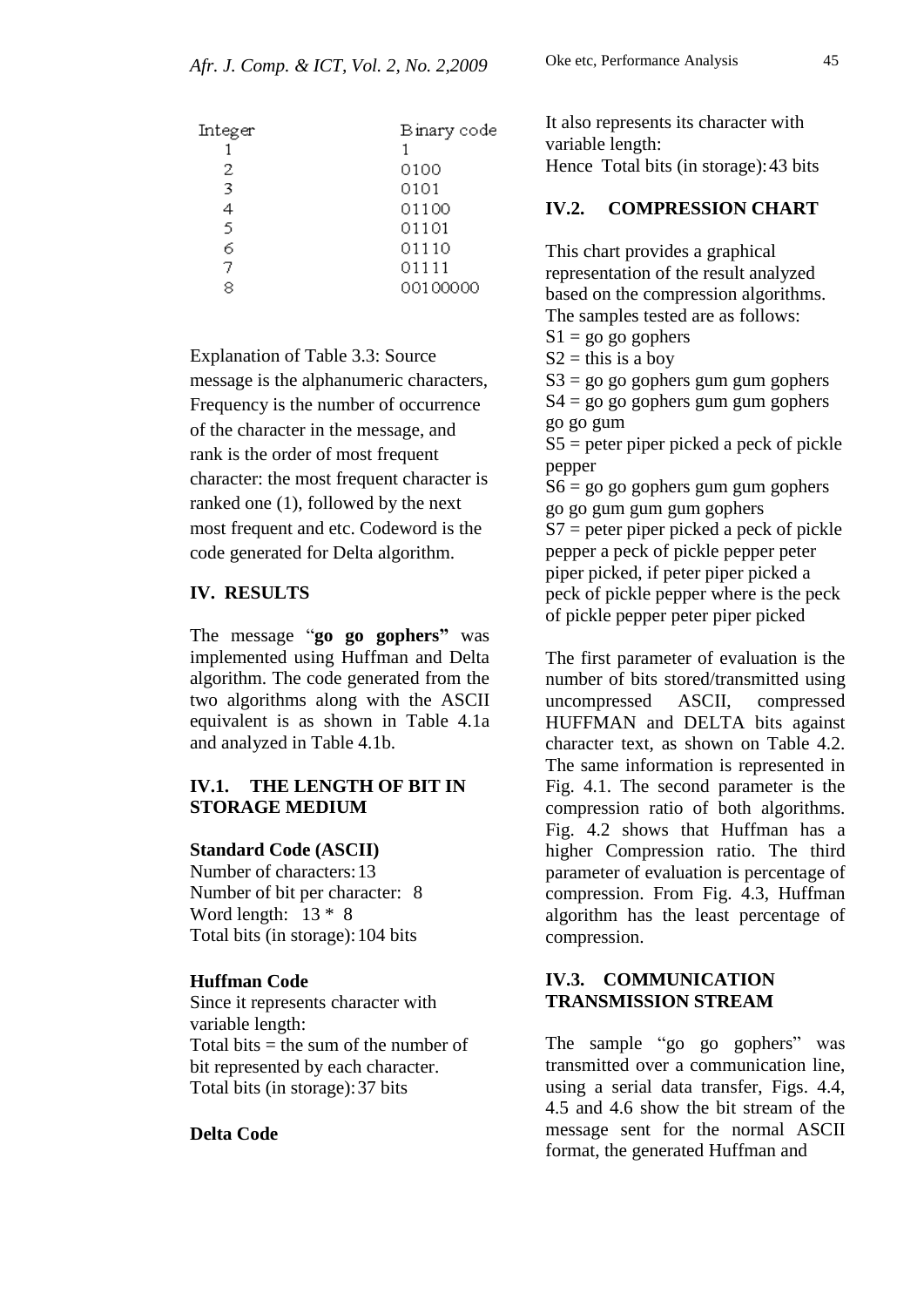delta code. In serial transfer of data, a character is transmitted with a start bit, two stop bits and the character bit of the different format. In the order start bit, character bit: starting with the least significant bit and stop bit [15,16].

#### **V. DISCUSSION OF RESULT**

The compression algorithm that performs better was evaluated on three parameters. These are: the number of bits stored/transmitted, the compression ratio and the percentage of compression. It was discovered that Huffman algorithm for data compression performs better, since it can store / transmit the least number of bits as shown in Fig.4.1. Fig.4.2 shows Huffman having the higher compression ratio, the implication is that it compresses more than Delta algorithm. Fig.4.3 also reveals Huffman having the least percentage of compression. The average compression percentage was calculated for all samples as 39% and 45% for Huffman and Delta algorithm respectively. This simply implies that for a large text file, Huffman algorithm will achieve a 39% reduction in the file size and as such increase the capacity of the storage medium. In transmission, the effect will be to reduce the time the transmission

channel is occupied and as such result in faster transmission as shown in Fig.4.5.

It is also observed that when we have a text file having a number of characters occurring frequently, there is every tendency of achieving a better compression than one with characters that rarely occurs taking a larger percentage. This can be seen from the difference that occurs in the number of bit in Table 4.2 for samples S1 and S2. 104 being the same number of bit for both samples in ASCII (uncompressed form) but 37 and 43 for sample S1; 40 and 52 for sample S2 in Huffman and Delta (compressed form) respectively.

#### **VI. CONCLUSION**

Huffman algorithm was discovered to be the better of the two schemes on the premise of the parameters of comparison, which accounts for the use of this algorithm in many compression processes. The advantage of Huffman coding is in the average number of bits per character transmitted. In addition, communication costs are beginning to dominate storage and processing costs, so that Huffman algorithm, which is a variable "length-coding scheme", reduces communication costs and consequently results to faster transmission.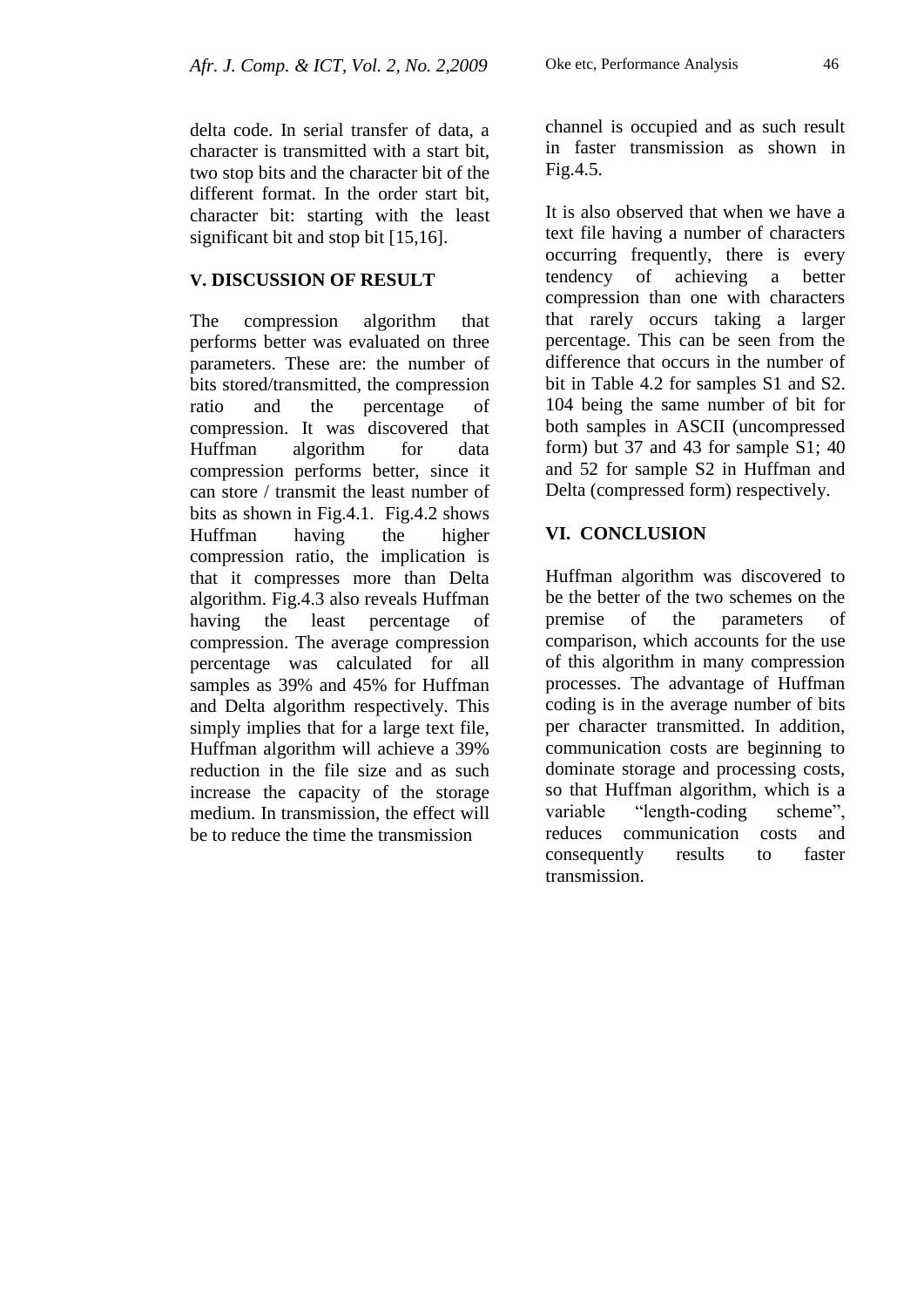# **APPENDIX**

Table 3.1: Information to be Coded

| Information | ' a |   |  | e | 0 |   |  |
|-------------|-----|---|--|---|---|---|--|
| Frequency   |     | ت |  |   |   | ∸ |  |



Fig. 3.1: Huffman Tree

Table 3.2 : Code table

| X           | a               |                                                                    | $\mathbf{c}$                                  | d   | e  | g                                         | h   |     |  |
|-------------|-----------------|--------------------------------------------------------------------|-----------------------------------------------|-----|----|-------------------------------------------|-----|-----|--|
| <b>CODE</b> | 010             |                                                                    | 1010                                          | 110 | 00 |                                           | 100 | 011 |  |
|             |                 | Original data stream: 17 19 24 24 21 15 10 89 95 96 96 95 94 94 90 | $\downarrow \downarrow \downarrow \downarrow$ |     |    |                                           |     |     |  |
|             | Delta encoding: |                                                                    |                                               |     |    | $17$ $2$ 5 0 -3 -6 -5 79 6 1 0 -1 -1 0 -4 |     |     |  |

Fig. 3.2: Difference Between Successive Samples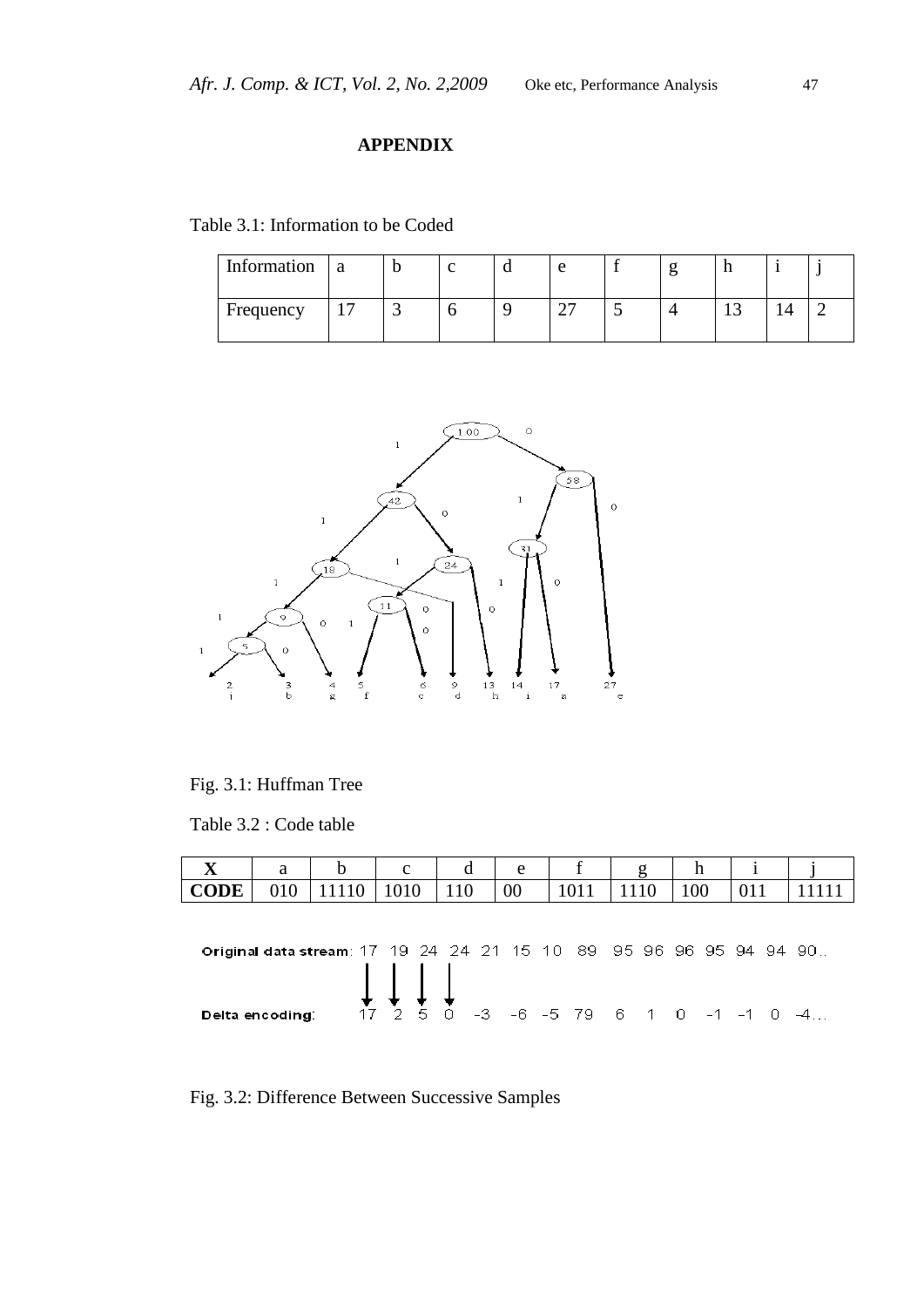| <b>Source message</b> | <b>Frequency</b> | Rank | Codeword               |
|-----------------------|------------------|------|------------------------|
|                       |                  |      | delta $(1) = 1$        |
|                       |                  |      | delta $(2) = 0100$     |
| e                     |                  |      | delta $(3) = 0101$     |
|                       |                  |      | delta $(4) = 01100$    |
| space                 |                  |      | delta $(5) = 01101$    |
| c                     |                  |      | delta $(6) = 01110$    |
| h                     |                  |      | delta $(7) = 01111$    |
| a                     |                  |      | delta $(8) = 00100000$ |

| Table 3.3: Elias code generation. |  |  |
|-----------------------------------|--|--|
|-----------------------------------|--|--|

Table 4.1a: Bits generated for the different codes

| <b>Character</b> | <b>ASCII Code</b> | <b>HUFFMAN Code</b> | <b>DELTA Code</b> |
|------------------|-------------------|---------------------|-------------------|
| G                | 11100111          | 10                  |                   |
|                  | 01101111          | 01                  | 0100              |
| Space            | 00100000          | 111                 | 0101              |
| P                | 11110000          | 000                 | 01100             |
| H                | 11101000          | 0011                | 01101             |
| E                | 01100101          | 0010                | 01110             |
| $\mathbb{R}$     | 01110010          | 1101                | 01111             |
| S                | 11110011          | 1100                | 00100000          |

Table 4.1b: Analysis of the Generated Code

|          |                              |             |    | Standard code (ASCII) will store the message as |       |          |              |             |          |          |
|----------|------------------------------|-------------|----|-------------------------------------------------|-------|----------|--------------|-------------|----------|----------|
| 11100111 |                              | 01101111    |    | 00100000                                        |       | 11100111 |              |             | 01101111 |          |
| g        |                              | $\mathbf 0$ |    | Space                                           |       |          | g            | $\mathbf 0$ |          | Space    |
| 11100111 |                              | 01101111    |    | 11110000                                        |       |          | 11101000     | 01100101    |          | 01110010 |
| g        |                              | $\mathbf 0$ |    | p                                               |       |          | h            | e           |          | r        |
| 11110011 |                              |             |    |                                                 |       |          |              |             |          |          |
| S        |                              |             |    |                                                 |       |          |              |             |          |          |
|          |                              |             |    | Huffman code will store the message as          |       |          |              |             |          |          |
| 10       | 01                           | 111         | 10 | 01                                              | 111   | 10       | 01           | 000         | 0011     | 0010     |
| g        | 0                            | space       | g  | $\mathbf{O}$                                    | space | g        | $\mathbf{0}$ | p           | h        | e        |
| 1101     | 1100                         |             |    |                                                 |       |          |              |             |          |          |
| r        | S                            |             |    |                                                 |       |          |              |             |          |          |
|          | Delta code stores message as |             |    |                                                 |       |          |              |             |          |          |
| 1        | 0100                         | 0101        | 1  | 0100                                            | 0101  | 1        | 0100         | 01100       | 01101    | 01110    |
| g        | 0                            | space       | g  | $\mathbf 0$                                     | space | g        | $\Omega$     | p           | h        | e        |
| 01111    |                              | 00100000    |    |                                                 |       |          |              |             |          |          |
| r        |                              | S           |    |                                                 |       |          |              |             |          |          |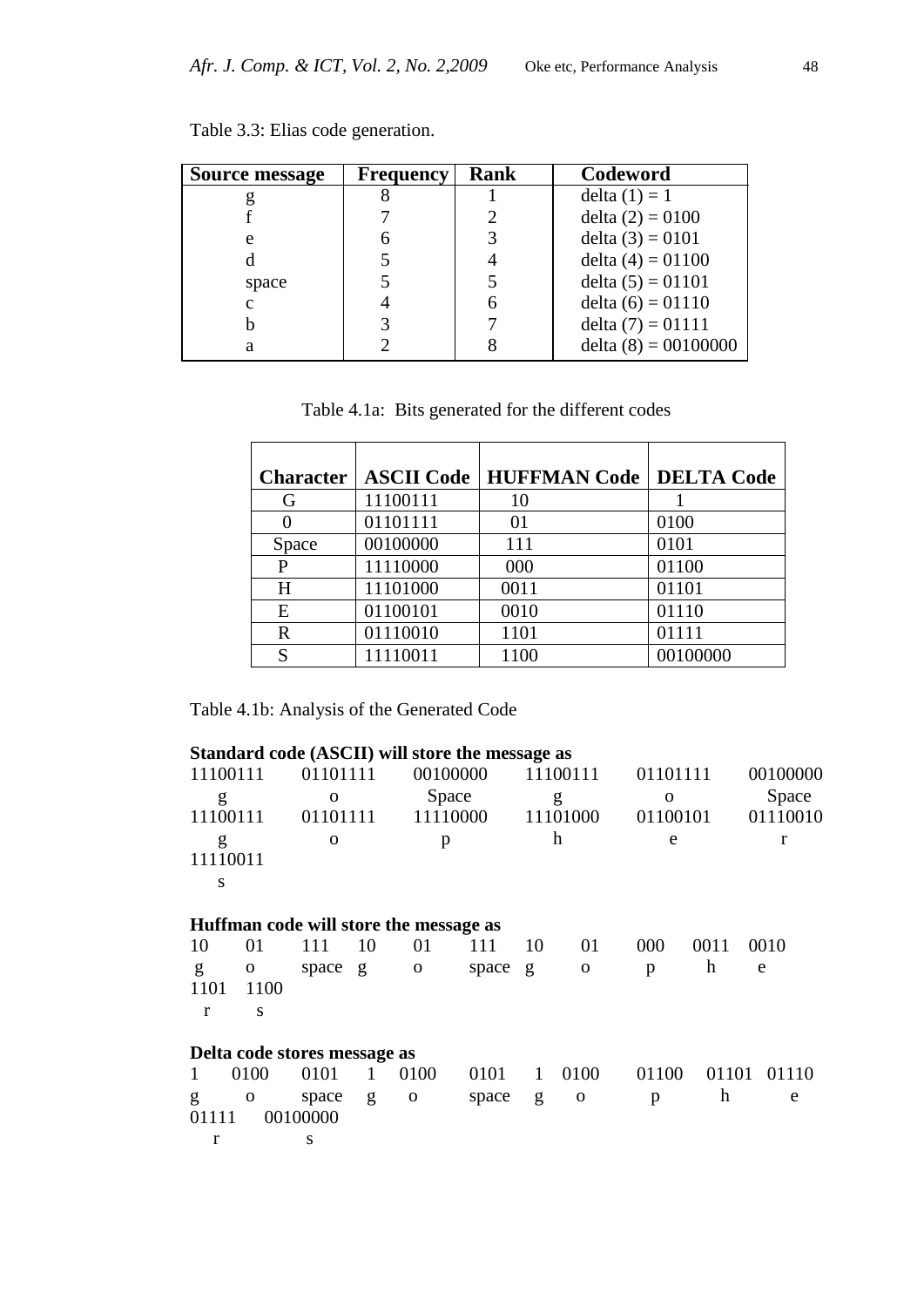| <b>TEXT</b>    | <b>ASCII</b> | <b>HUFFMAN</b> | <b>DELTA</b> |
|----------------|--------------|----------------|--------------|
| S <sub>1</sub> | 104          | 37             | 43           |
| S <sub>2</sub> | 104          | 40             | 52           |
| S <sub>3</sub> | 232          | 93             | 110          |
| S <sub>4</sub> | 312          | 120            | 131          |
| S <sub>5</sub> | 344          | 139            | 150          |
| S <sub>6</sub> | 440          | 173            | 192          |
| S7             | 1488         | 633            | 673          |

| Table 4.2: Number of bits stored / transmitted |  |
|------------------------------------------------|--|
|------------------------------------------------|--|



Fig. 4.1: Uncompressed and Compressed data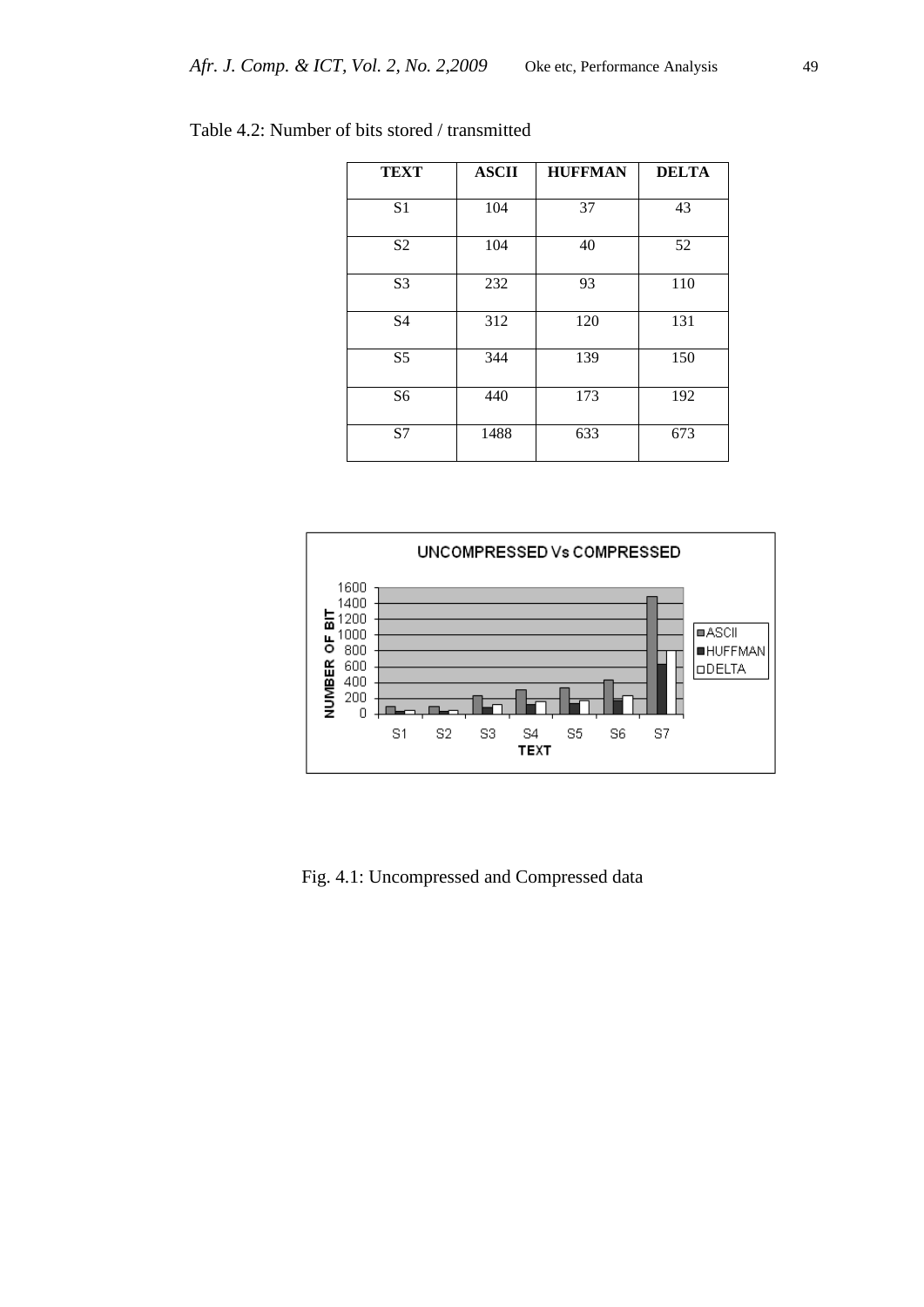

Fig. 4.2: Compression ratio of Huffman versus Delta



Fig. 4.3: Compression Percentage of Huffman and Delta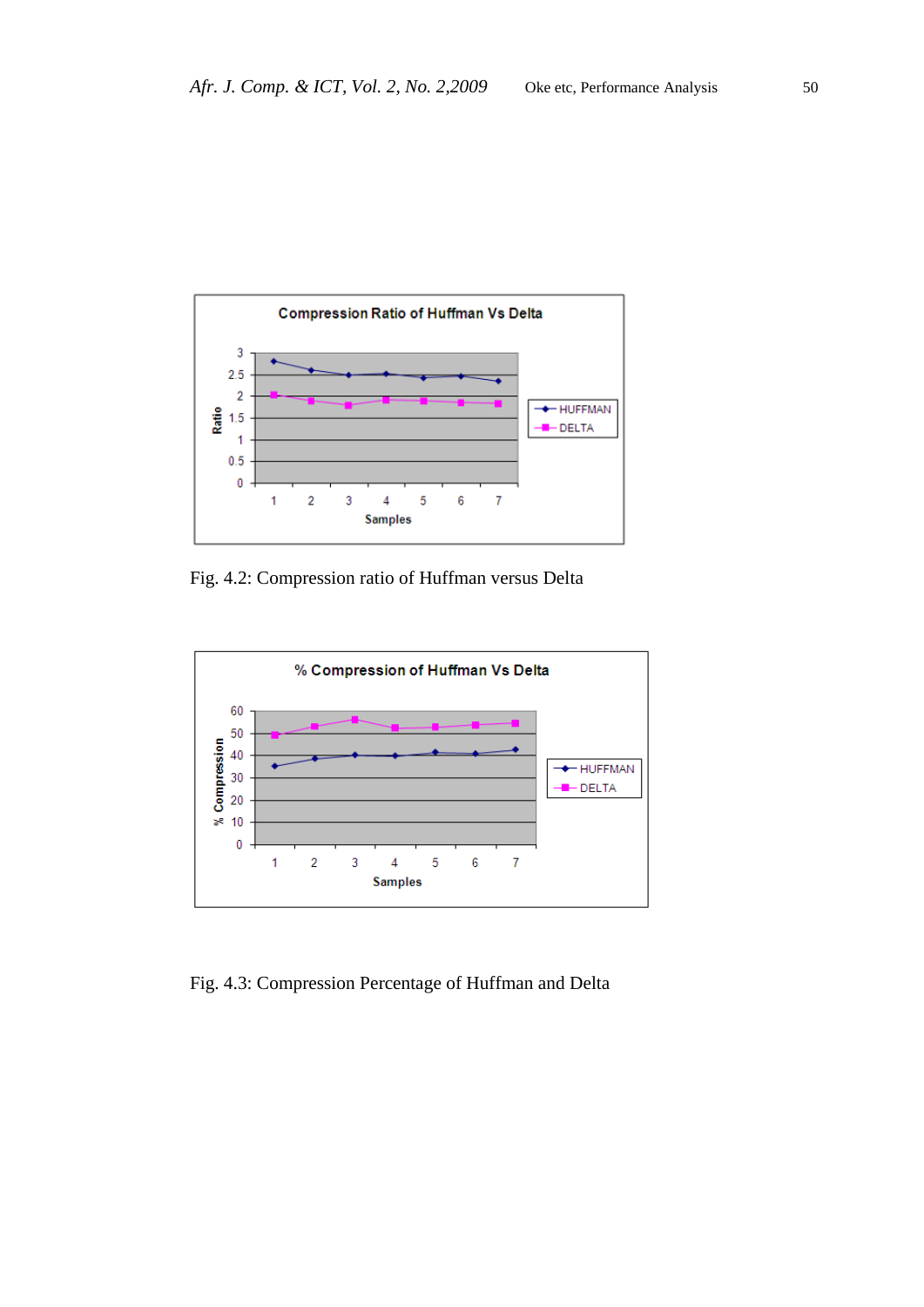

Fig. 4.4: Bit stream for transmission of "go go gophers" in ASCII



Fig. 4.5. Bit stream for transmission of "go go gophers" in HUFFMAN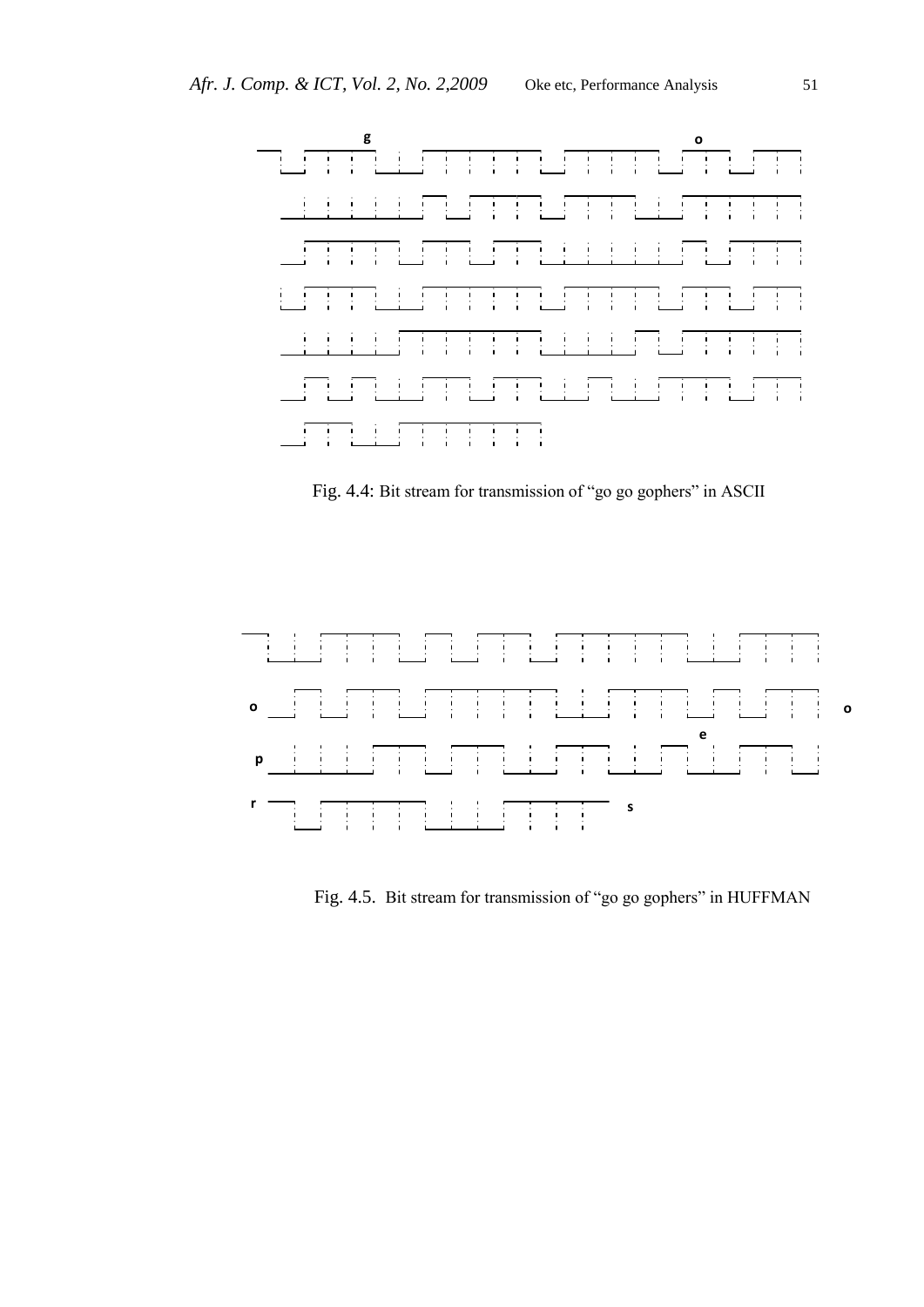

Fig. 4.6. Bit stream for transmission of "go go gohers" in DELTA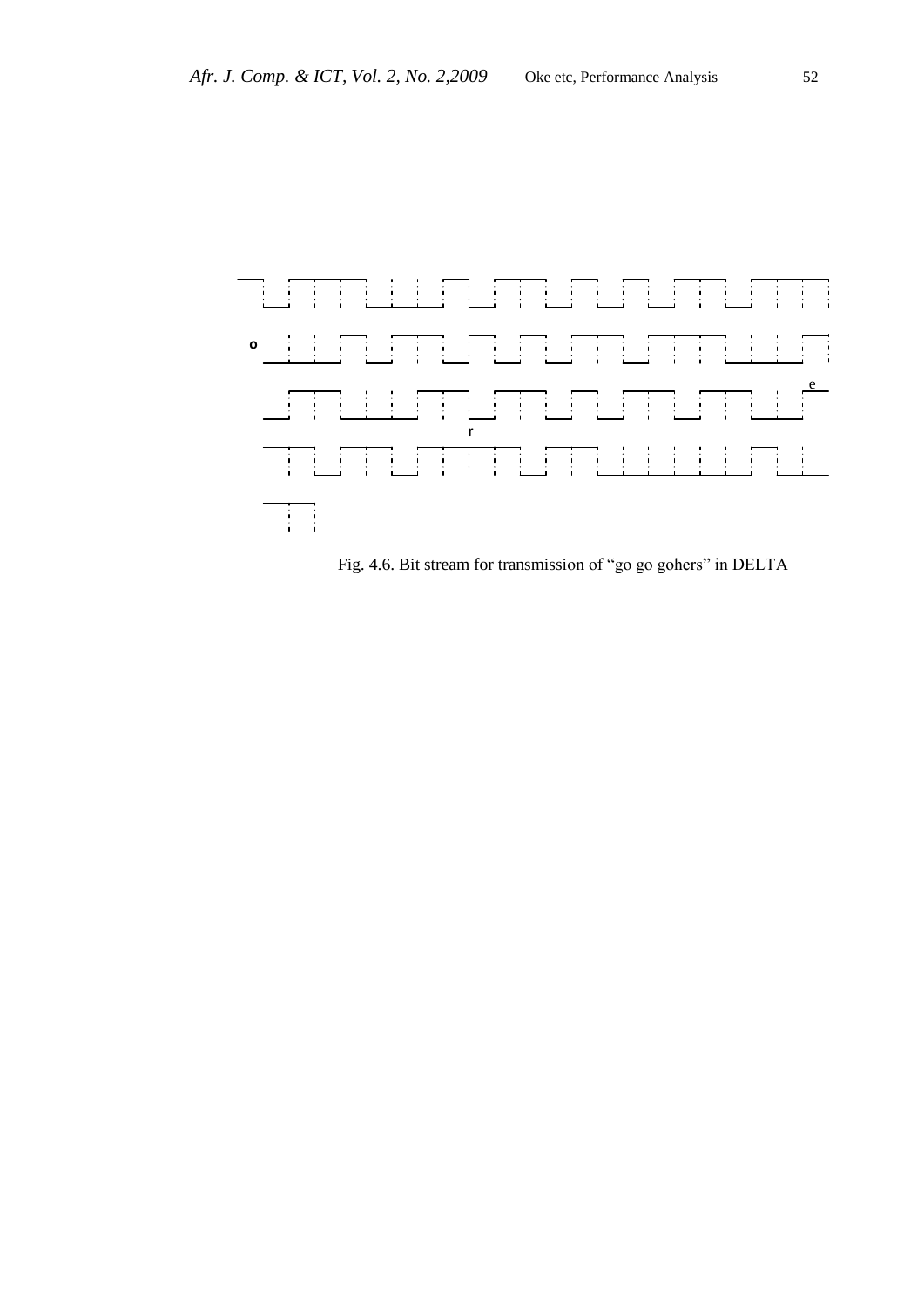#### **REFERENCES**

[1]Alan Clements, *Principles of Computer Hardware*, Oxford Press, United Kingdom, Third edition, 2000.

[2] G. Antoshenkov, D. Lomet, and J. Murray (1996) Order preserving string compression, "*The Proceedings of the 12th International Conference on Data Engineering"*, New Orleans, LA, USA, pp. 655 – 663, 1966.

[3] G. Cormack, "Data Compresson on a Database System", *Communication of the ACM*, vol.28, no.12, pp. 1336 – 1342, 1985.

[4] P. Elias, 'Interval and Recency Rank Source Coding: Two On-line Adaptive Variable-Length Schemes', *IEEE Trans. Inform. Theory* vol. 33, no. 1, 1987

[5] J. Goldstein, R. Ramakrishnan, and U. Shaft, "Compressing relations and indexes", *Proceedings of IEEE Conference on Data Engineering*, Orlando, FL, USA, pp. 370-379,1998.

[6] D. Huffman, "A method for the construction of minimum-redundancy codes", *Proceedings of the Institute of Radio Engineers*, 20(9), pp. 1098– 1102, 1952.

[7] B.R. Iyer, and D. Wilhite, "Data compression support in databases", *Proceedings of the 20th. International Conference on Very Large* Data Bases, Santiago, Chile 695-704,1994.

[8] D.S. Parker, "Conditions for optimality of the Huffman Algorithm", *SIAM J. Computing*, vol.9, no.3, pp. 470-489, 1980.

[9] V. Raman and G. Swart, "Entropy compression of relations and querying of compressed relations", *Intl. Conf. on Very Large Data Bases*, Seoul, Korea, pp. 858–869, 2006.

[10] G. Ray, J. Haritsa, and S. Seshadri, "Database compression: A performance enhancement tool", *Proc. COMAD*, Pune, India, December 1995.

[11] H.K. Reghbati, 'An overview of Data Compression Techniques", *IEEE transactions on Computers*, vol. 14, no. 4, pp. 71-75,1981.

[12] J. Regis, BUD Bates and Donald W. Gregory, *Voice & Data communications Handbook*, McGraw-Hill Publisher, New Delhi, 2000.

[13] C.E. Shannon, and W. Weaver, *The Mathematical Theory of Communication*, University of Illinois Press, Urbana, Illinois, 1949.

[14] M. Stonebraker, E. Wong, P. Kreps and G. Held, "The implementation and design of INGRES", *ACM Transactions on Database Systems*, vol.1, no.3,189–222, 1976.

[15] Steven W. Smith, *The Scientist and Engineer Guide to digital signal Processing*, California Technical Publishing, San Diego, California, 1999.

[16] C.B Thomas, *Computer Architecture and logic design*, McGraw-Hill, Inc, Singapore, 1991.

[17] A. Zandi, B. Iyer, and G. Langdon, "Sort order preserving data compression for extended alphabets", *Data Compression Conference*, San Jose, CA , pp. 330-339, 1993**.**